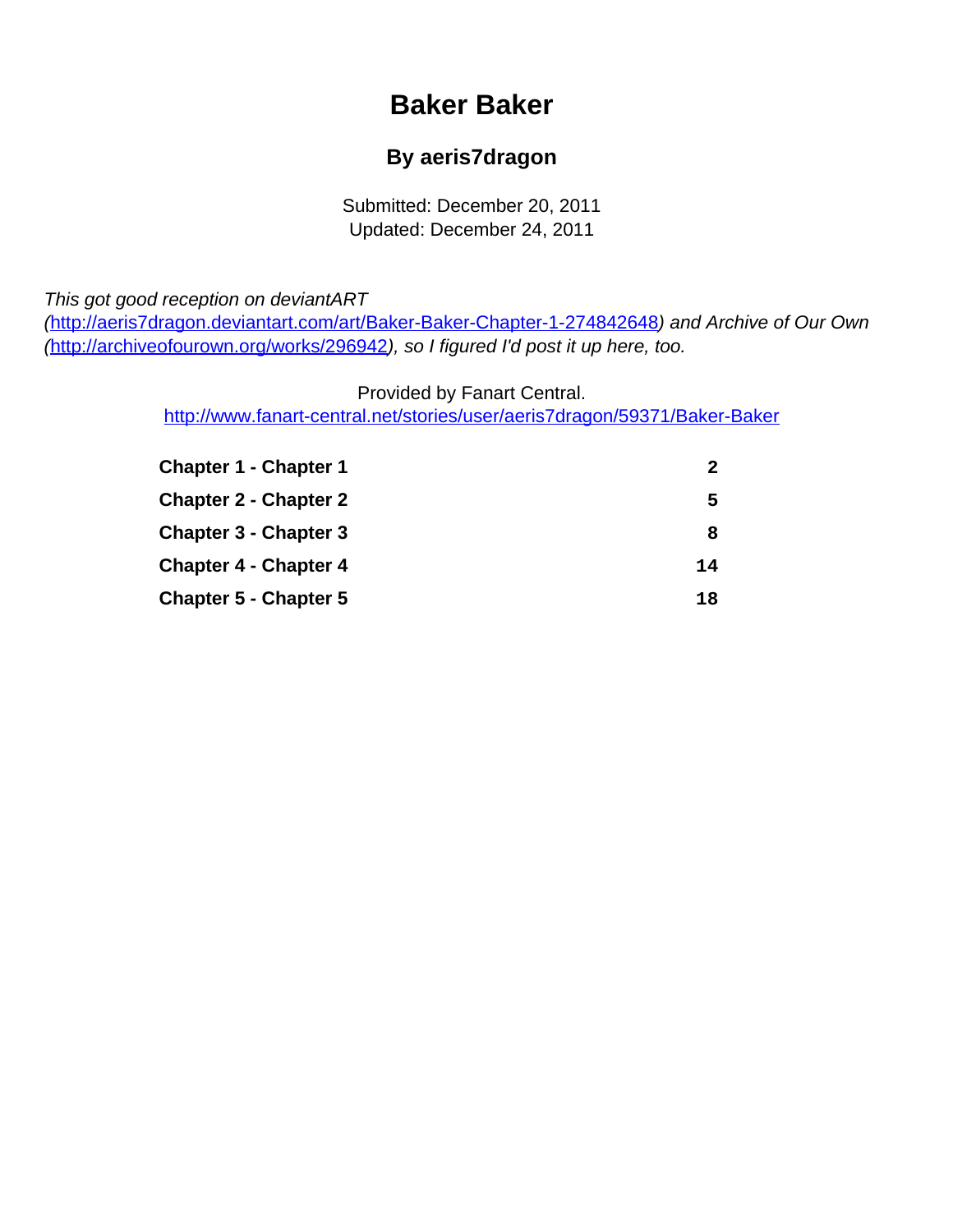<span id="page-1-0"></span>**baker baker baking a cake make me a day, make me whole again and i wonder, what's in a day? what's in your cake this time?**

My eyes would have widened in disbelief had I not seen this coming from a mile away. Sollux and his new girl were holding hands as his lips moved, the words mutilated by his speech impediment as he told me what I'd been expecting him to tell me for the past month. The usual "it's not you, it's me" bullshoot that no one ever believes.

"Are you done talking?" I said, interrupting in a voice so emotionless it almost scared me.

"Karkat, I'm - "

"Because if you are, I need to go pack my shoot."

His eyes, those two-colored eyes that had first attracted me all those months ago, averted from mine, but not before I saw the guilt deep within them.

And it almost surprised me how little I cared.

Almost.

 $)O($ 

I glared at the lit sign through the clouds of breath that exited my nostrils. Perfect, I thought as I read the lettering. A place to get warm and maybe get something to eat. The words "Buns and Brews" showed blue against the bright yellow of the coffee shop's sign. I lugged the single suitcase with all my things stuffed inside it behind me as I reached for the handle and hoped it wasn't -

It was locked.

I left my hand where it was on the door handle, sighing deeply, and rested my head dismally against the glass, which was slightly warmed with the heating inside. This was bullshoot. My now-ex boyfriend had kicked me out without a job, without anywhere to go except this tiny shop, and it was closed; my thin jacket barely kept out the bitter cold of mid-December, and my stomach rubbed up against my pancreas painfully. It was going to be a long night, and I didn't even want to think about the next day.

I saw something move through my half-closed eyes. Looking up, I glared half-heartedly through the glass at the guy inside.

He was around my age, with buck teeth, raven hair, and thick, square glasses.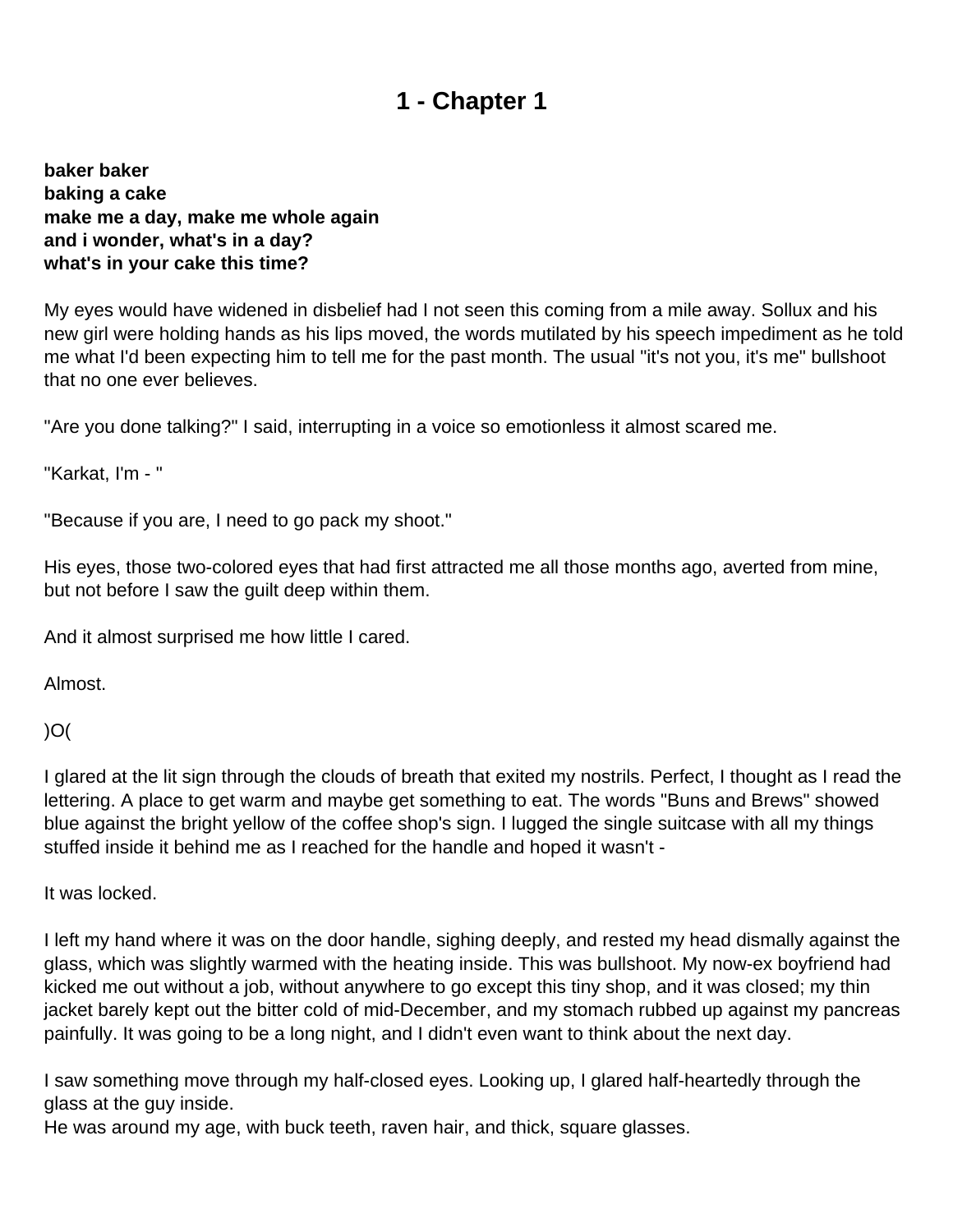He grinned broadly and gestured for me to move away from the door; when I complied, he held the door open instead of brushing past me on his way home from work.

"Sorry!" he said apologetically. "I shouldn't have closed up so early, but it was a slow day, and - well, just come in!" His tenor voice voice had the tone of naivety embedded in it that I wished I still had.

I rolled my luggage over the metal strip where the door had been and stepped into the small shop. The smell of roasted coffee beans, chocolate, and fresh-baked biscotti hit my nose so temptingly I nearly dropped the suitcase. A row of Torani syrup bottles stood on the counter by the register, burlap sacks that had once contained coffee beans from places like Hawaii hung from the ceiling, and chalkboards displaying the shop's specialty drinks and their prices hung on the walls. I'd never been in this shop; merely glanced in the windows when I passed it by. Now I wondered in the back of my mind what else I'd been missing.

The cashier that had let me in all but skipped past me on his way back behind the counter to go back to what he was doing before I'd shown up. Dragging my suitcase around to slide it beneath one of the wooden tables, I took my wallet from my back pocket to double-check its contents. Five bucks. Well, it would get me a coffee and some hard-baked confectionery. Not enough, but it'd have to do until I could go job hunting.

Just then, my stomach grumbled audibly, and the cashier guy looked up from the dough he was kneading. He giggled. "Hungry, eh?"

"Yeah," I said, slightly embarrassed that I'd made such a loud noise, and walked to the counter. He pulled his hands free of the dough and washed them off, turning back to me.

"What can I get you?" he asked, that childish smile back in place.

"Can I get a sixteen-ounce Rocky Road and one of those chocolate biscotti?"

"Oh, come on, you're hungrier than that. What else do you want?" His eyes became sly behind those thick glasses.

"I only have five dollars."

"And it's near closing time. I don't want all the food I made today to go to waste."

"Er..." I faltered. I couldn't come up with a legitimate argument, mainly because I was too hungry to pass up free food. "Okay. Just some kind of sandwich or something."

He giggled again. "That'll work. And what name should I put on your order?"

"I'm the only one here."

"Doesn't mean I can't get your name." His expression was sly again. Maybe even flirty. I was too tired to care at the moment.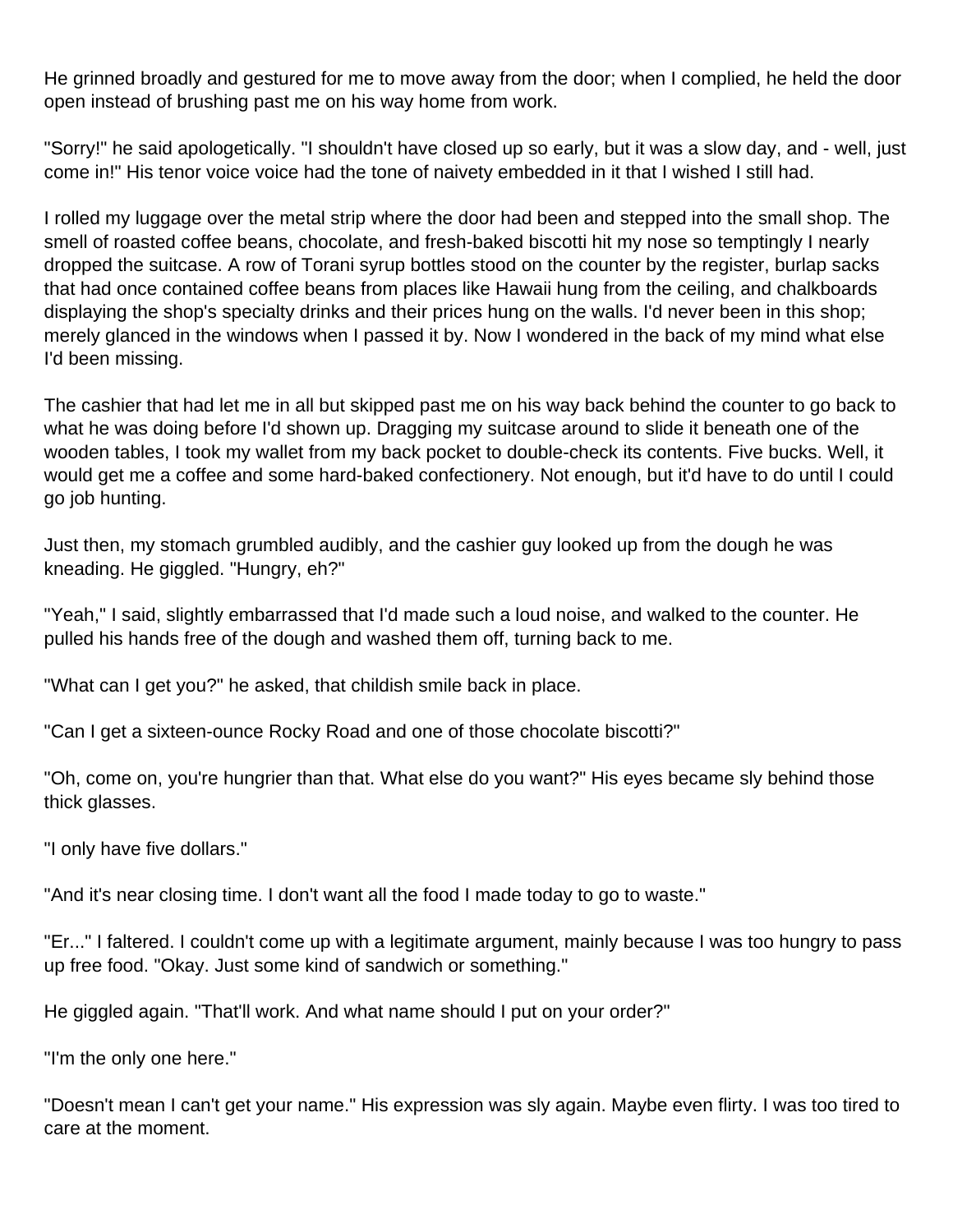How does he do that? I though, again rendered without an excuse. "I'm Karkat."

"Great!" He wrote my order down on a scrap piece of receipt paper. I'll have that out in a bit. Thanks, Karkat!"

"...Thanks," I said, a little too late as he disappeared into the back room.

When he brought out a tray a few minutes later, I was sitting down at the table, glaring out the window. It was snowing outside. fracking fantastic.

"Hey, Karkat! I have your order," he said, setting it down in front of me. Besides the things I'd actually ordered, the sandwich having turned out to be grilled cheese, there was an extra biscotti and a good-sized bowl of steaming tomato soup. I looked up at him suspiciously.

"What? I'm not charging you extra. You just sou - er, seemed really hungry." His ever-present grin widened.

Did he really have to be so nice?

"My name's John, by the way."

Why?

"Well, eat up. I gotta get back to work."

Why did it always turn out this way?

Why did anyone ever think I was worth the trouble?

Well, never mind. They always found out in the end that I was never worth it.

I was glad this John guy had his back turned, as two drops fell into the bowl of red liquid through my clouded eyes.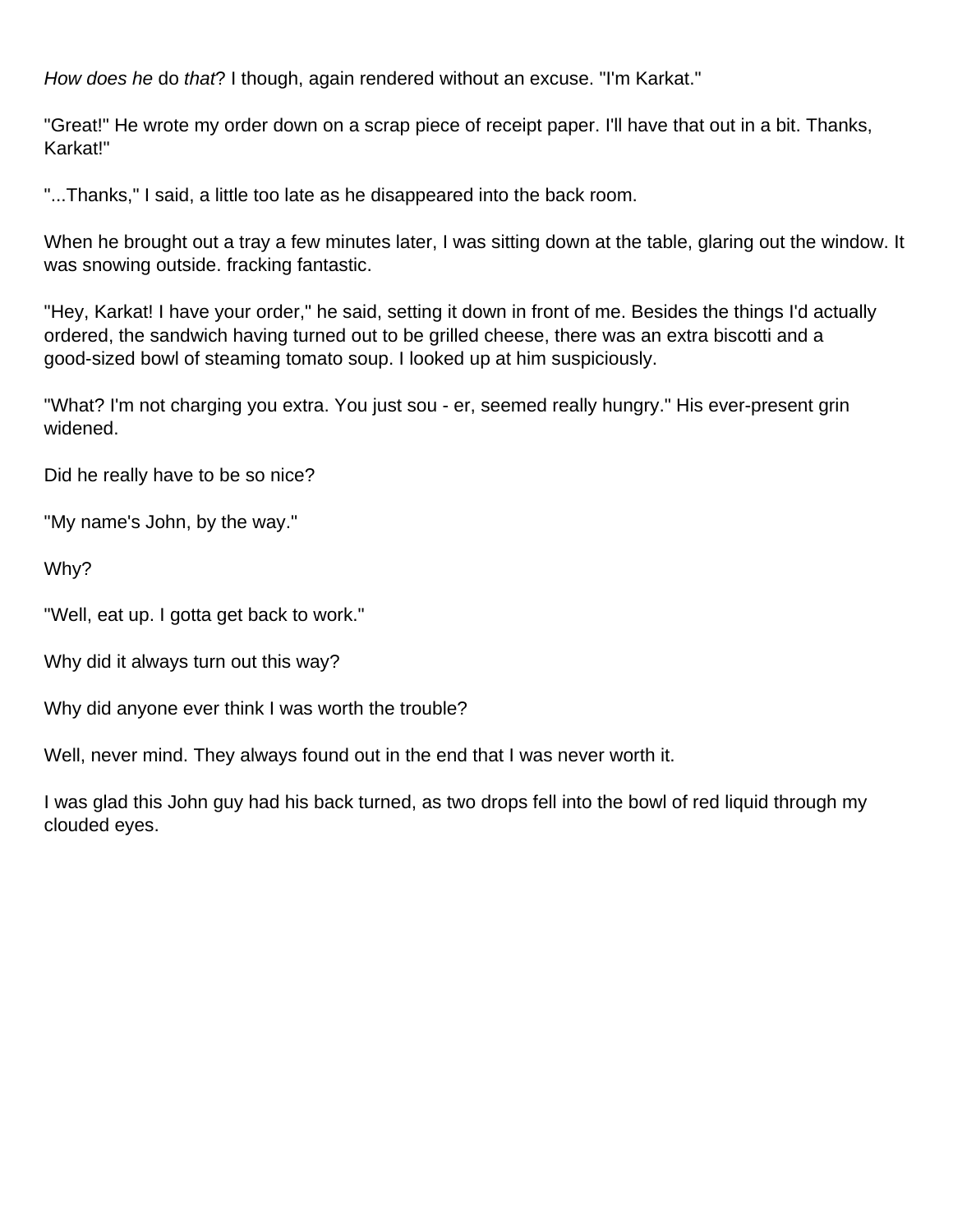<span id="page-4-0"></span>**i guess you heard he's gone to l.a. he says that behind my eyes i'm hiding and he tells me i pushed him away that my heart's been hard to find**

It was summer when I met him. A clear summer night, to be exact. I preferred nighttime, when there weren't many people around. I liked to walk to the park behind the nearby library, just to lie in the grass and look up at the moon and stars through the dark green leaves of the shadowy trees that cluttered the wide, well-kept lawn.

I was happier then, I think.

It was pretty much a night like any other. I walked to the park that night, intending, like always, to relax beneath the trees and think of nothing. On one of the five or so benches, though, was a figure, hunched over. At first I thought nothing of it; there were sometimes people here enjoying the night breeze and virtual lack of life, like I did. But as I got closer. the sounds of sniffling somehow persuaded me not to walk past. Surprising, since I usually didn't care.

I sat beside him on the bench, turning slightly so I was somewhat facing him. He gave no indication that he'd heard me, so I spoke.

"Hey idiot," I said softly. "Who said you could be so fracking adorable when I'm trying to stay single?"

He looked up at me, startled, and I suddenly realized how accurate my retarded, half-sarcastic pick-up line was.

One of his eyes was a different color than the other. Talk about a double take.

"Nice pick-up line, jackass," he replied when he'd recovered, and that lisp was all it took for me to realize I wanted him.

But what he wanted - or needed - at the moment was a friend. And I was all too willing to oblige.

I ended up walking Sollux to his apartment an hour later, after he told me what was wrong. He'd found out his partner of five years wasn't exactly faithful, and was uncomfortable about being in their apartment alone, even though the other was gone. So I stayed with him, only leaving when the moon had fallen beyond the horizon and the sky was turning a lighter blue-green.

Before I'd stepped past the first cement stair outside the door, though, he grabbed my hand, effectively turning me around, and pressed his lips softly against mine.

Only about a week later, my parents found out I didn't swing for the straight team, and kicked me out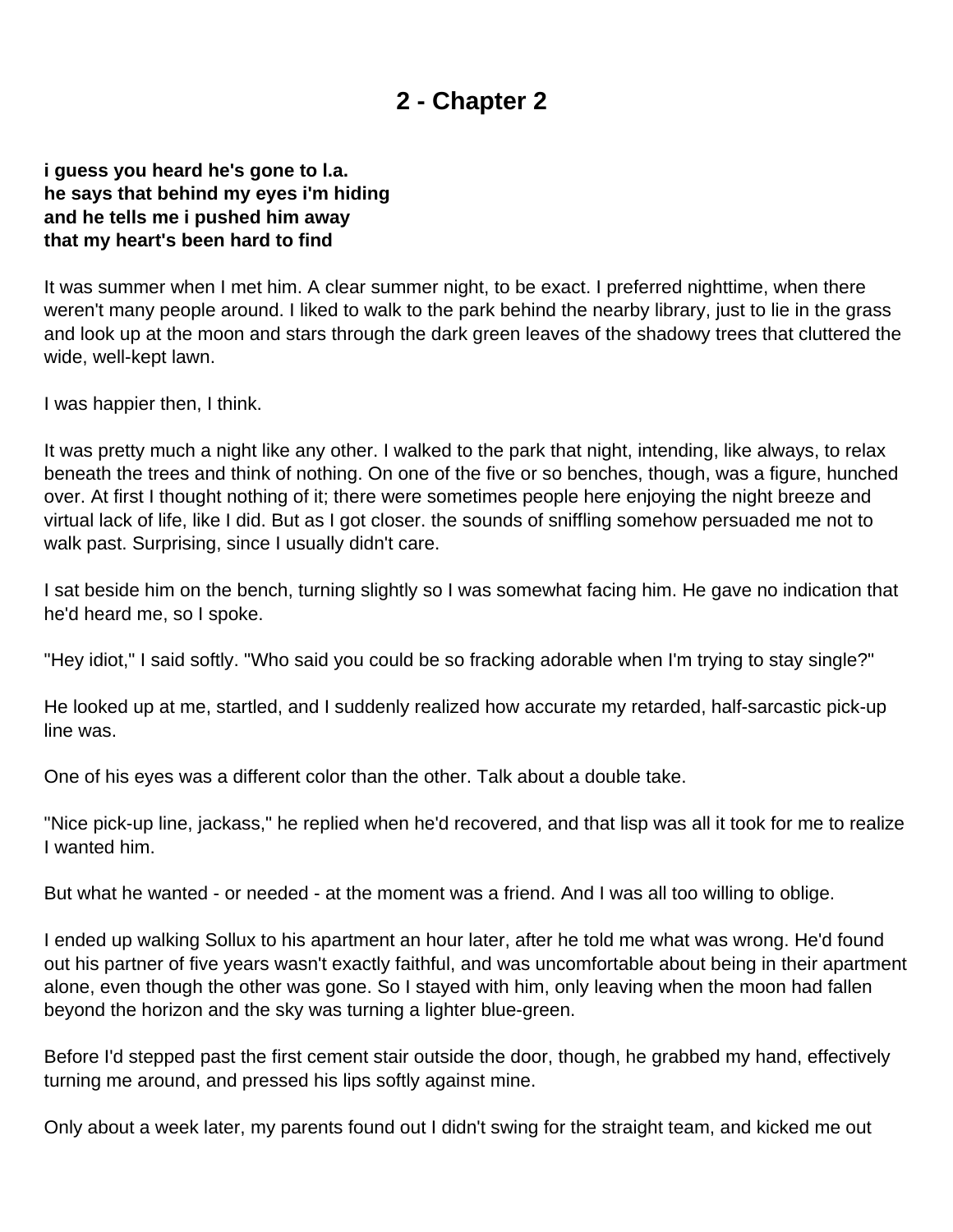with that same suitcase full of my shoot. When Sollux saw that I was dragging it behind me on our nightly visit in the park, he demanded to know what had happened. That led to him practically forcing me to move in with him.

Things progressed from there - and then declined.

Before long, I noticed his mood changed drastically over the smallest things, usually for the worse. It was all right at first, but then we got into the biggest arguments over the most idiotic things. He'd find scraps of food in the sink I'd forgotten to clean away, or I'd come home a few minutes later than I told him I would. Which, I know doesn't sound like much; after a few months, though, it wore me down nearly to the breaking point.

Finally, after Thanksgiving, when he'd gone to a family party the day after Black Friday that I wasn't able to go to, I noticed a change. He was happier. But the happiness was neither caused by, nor directed toward, me.

Without my understanding why, it was making me miserable. And he never noticed.

)O(

"I'm moving."

My eyes were more focused on the woman whose hand was clasped in Sollux's. My mind was more focused on the statement preceding these two seemingly harmless words, but I still heard him.

Without waiting for a reply, he continued. "I got a referral to a school in California. And I have family there I can stay with. I can't stay here anymore, Karkat." The last sentence was spoken in a tone used for pleading.

I remained silent. What should I have done? Gone on a profanity-laced rant about how he should stay rather than take the opportunity to do something with his life?

How he should stay with me instead of the one he was obviously more happy with?

"Are you done talking?"

I'd learned long ago that my life is not a romcom.

 $)O($ 

"Hey, are you okay?"

I was still glaring dismally through wet eyes at the bowl of soup in front of me, still hungry but without the heart to pick up the spoon. I looked up at John, who was standing beside my table with a tray of his own. He set it down on the other side of the table, but made no move to pick up his own spoon as he sat down. Instead, he placed his elbows on the table and rested his chin on laced-together hands.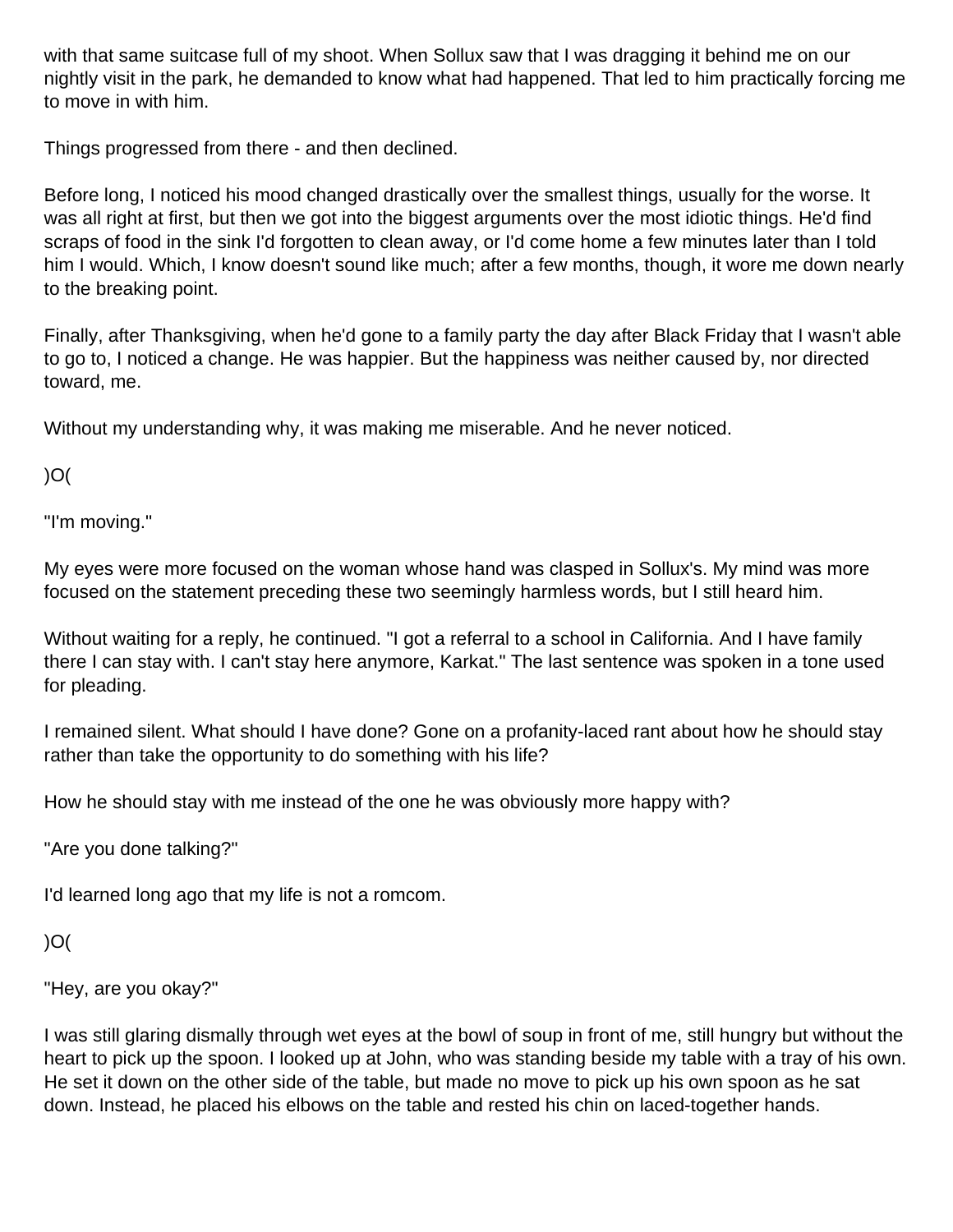"Tell me what's wrong," he said kindly, his former grin now a small, warm smile.

I dropped my eyes. "Why the frack would I want to tell you that?"

"Because you need someone to talk to," he said, overlooking my barely-concealed sailor's tongue. "And I'm more than willing to listen. You can tell me."

The sharp retort I'd been intending to shoot back turned into a mere sob, as I realized that I was in the same place Sollux was only half a year before me. After a few minutes, wherein I recounted everything that had gone wrong in my life, I realized John was now in the chair beside me, both of our meals left to cool, rubbing my back softly as I tried unsuccessfully to calm down.

"Don't try to hide," he said quietly. "It hurts a lot more in the long run if you bottle it up."

It wasn't exactly the best first impression in the history of mankind, but he didn't seem to mind.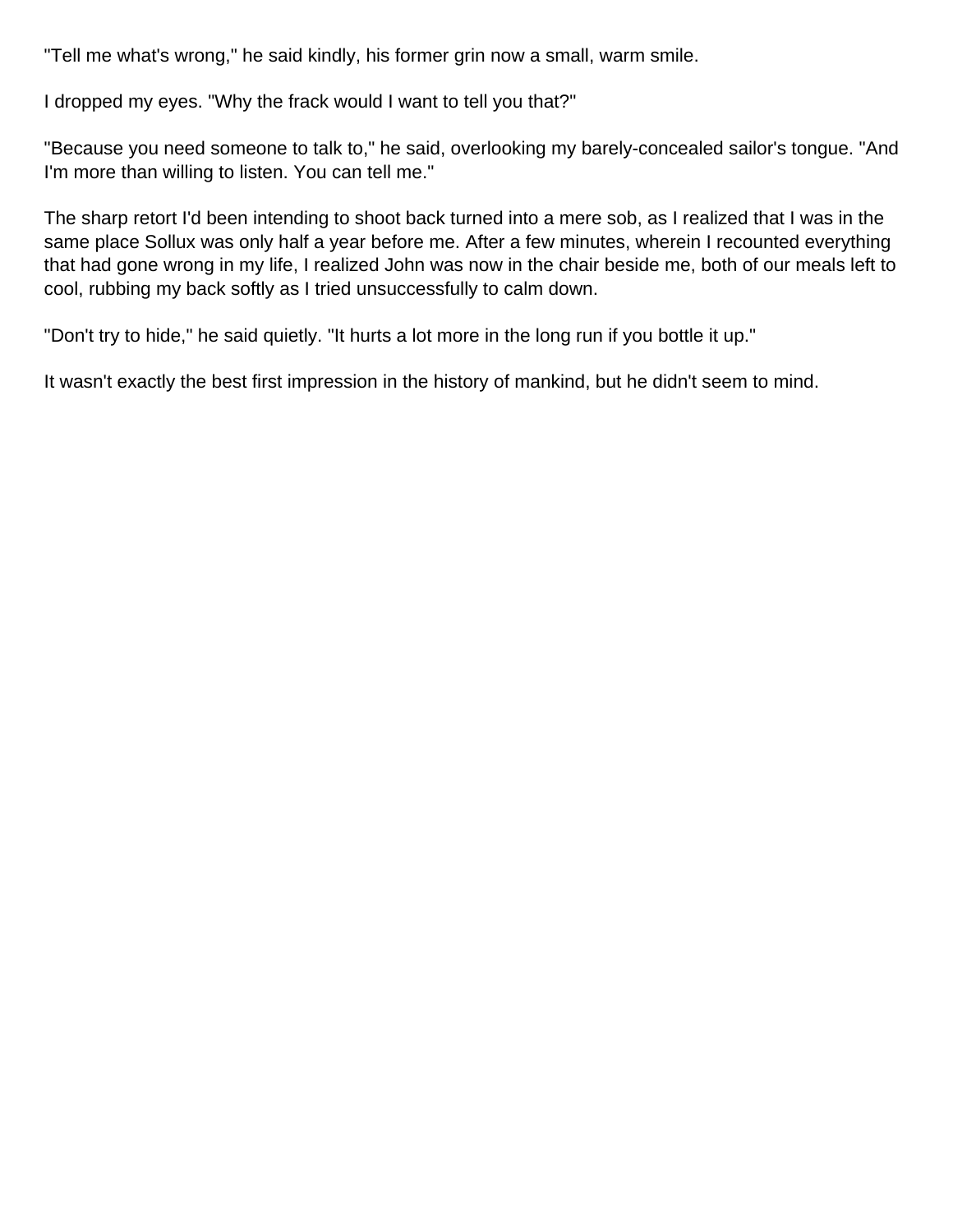#### <span id="page-7-0"></span>**here there must be something here there must be something here here**

The next day was, as I had predicted, terrible. Not as terrible as I'd expected, but it wasn't the best day I'd ever had, either.

I'd found myself waking up warm and comfortable on John's overstuffed couch, which was pretty much the only highlight of the day.

The thing was, I woke up to a bespectacled, bug-eyed girl grinning in my face.

"Oh, you're awake!" she exclaimed excitedly. "Good morning, Karkat!"

"Get out of my face," I muttered.

John's roommate, who had been introduced to me the previous night as Jade, pulled a childish, pouting face. "Well, that's not nice. And here I was just going to tell you that breakfast was ready."

I heard John laugh from another room. "It's okay, Jade, he is probably just really crabby in the morning!"

In the brief moment of silence that followed John's rather accurate statement, I heard the sizzle of grease on a skillet. As I sat up, Jade grabbed my wrist and dragged me off the couch, obviously done with her mini-pity-fest. I resisted the urge to yell, "Let go, you crazy witch!" as she tugged me toward the kitchen, where a steaming plate of bacon and eggs awaited me. I nearly drooled, but caught myself in time as John handed the plate to me.

"Are you ready to go?" John asked a few minutes later. Jade had left after forcing me out of bed, on her way to wherever she worked.

I looked up at him from what remained of my breakfast, my face blank. "Go where?"

He giggled yet again. "Work," he replied simply. "We could use an extra hand, and you could use the extra money. Don't worry about it," he added, as I opened my mouth to speak. "I already called my manager. She's okay with it."

I gaped. Free food, a place to stay, and now he was giving me a job, too? This guy was way too nice. I didn't complain, though; at least I'd be able to pay off what I felt I owed him.

"Sure," I replied. "Let me get my shoes on."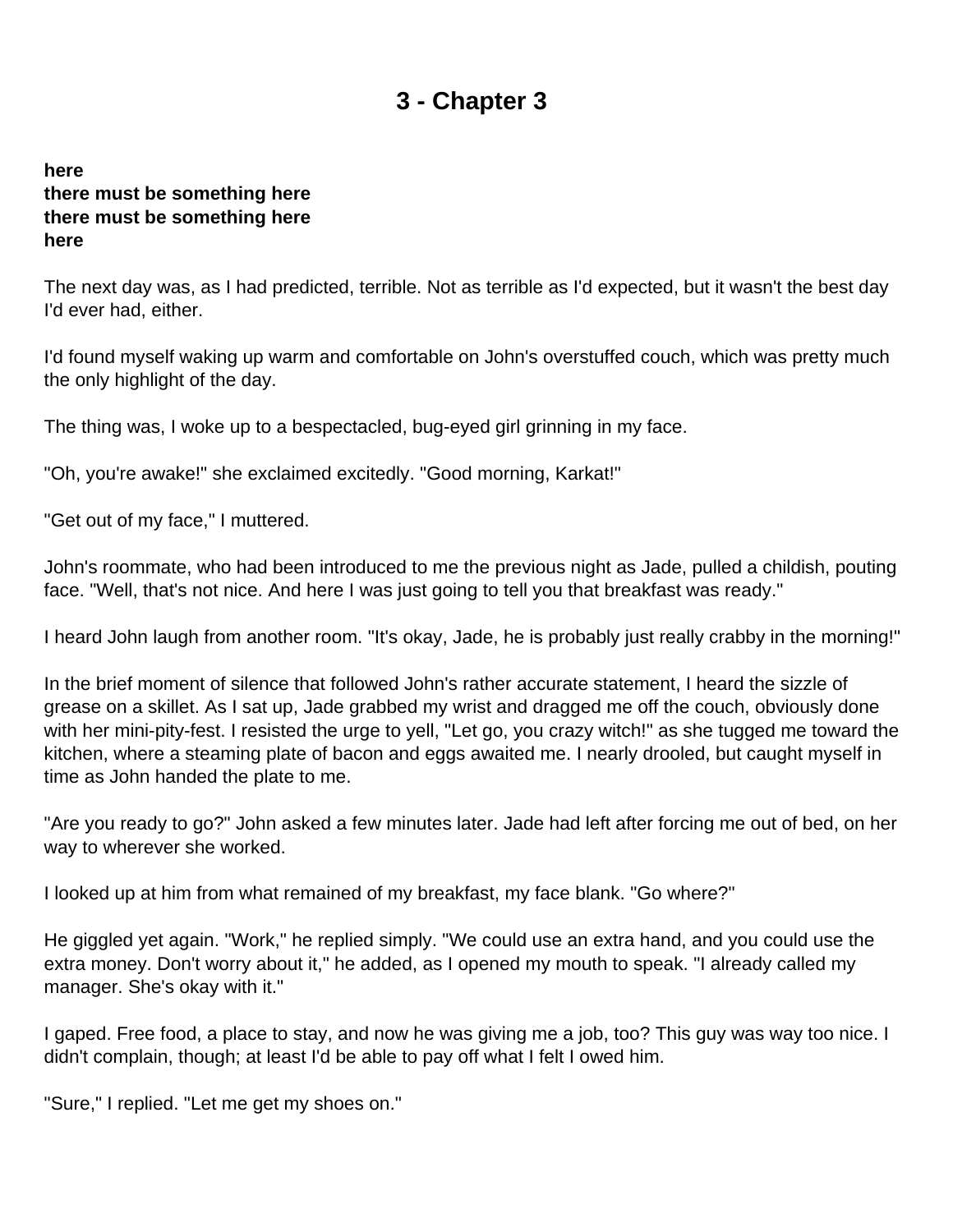John and Jade's apartment was about two blocks from the coffee shop, the same distance as from Sollux's but in the opposite direction, so we walked. He was talking animatedly about nothing in particular, way too childish for his age, and I mainly tuned him out.

I did notice the concerned glances he shot at me every now and then, though.

"Oh, did you see the news today?" he was saying now. "That car accident on the southbound freeway? Like, five people di - "

"No, I didn't," I interrupted. "I was too busy choking down your burnt bacon."

He laughed. "Oh, come on! That bacon was cooked to perfection, you know nothing of good food!"

"Yeah, if by 'perfection' you mean 'flambe'."

His laughter increased in decibal, and even I couldn't help but crack a small smile in spite of myself.

)O(

"Okay, so that's a twenty-four-ounce triple white mocha, and a twelve-ounce hot chocolate?" I said, writing down the order with one hand and reaching for the paper cups with the other.

"Yes, with extra milk, please," the girl said. "Is that okay, Equius?"

"You know I have absolutely no aversion to you ordering extra milk. Of course it's okay."

I handed the two their respective beverages and thanked them when they handed me their money, and when I had turned around from putting it in the cash register, they were gone, with a couple of extra bills in the tip jar. I sighed.

Working at a coffee shop was a little harder than I would have expected, but it wasn't intolerable. John's manager was a...little strange. She obsessed over the color red and kept picking at the dough whenever the other guy that worked there was making biscotti. I mean, that chick had one hell of a nose; she'd smell the almond extract before Gamzee even put it in the mixing bowl.

And Gamzee was another story entirely. He seemed doped up out of his mind; with a consistent inability to put a curb on his profanities, Terezi had obviously had to keep him busy in the back room, and had someone keep an eye on him constantly to make sure he never put anything into the dough that didn't belong there. Since I was the new guy, she had me do that job more often than John.

Now, however, Gamzee and Terezi were both gone; Gamzee pushing his friend's wheelchair out the door John was holding for them, and Terezi having shouted something about Christmas shopping on her way out the door. Which left John and me with a bit of peace and quiet. I stepped around the counter and walked back to one of the tables, where John was waiting with his index finger poised on top of his king-side rook and a sly smile on his face.

"Your move, rookie," he said, and I facepalmed after that lame pun.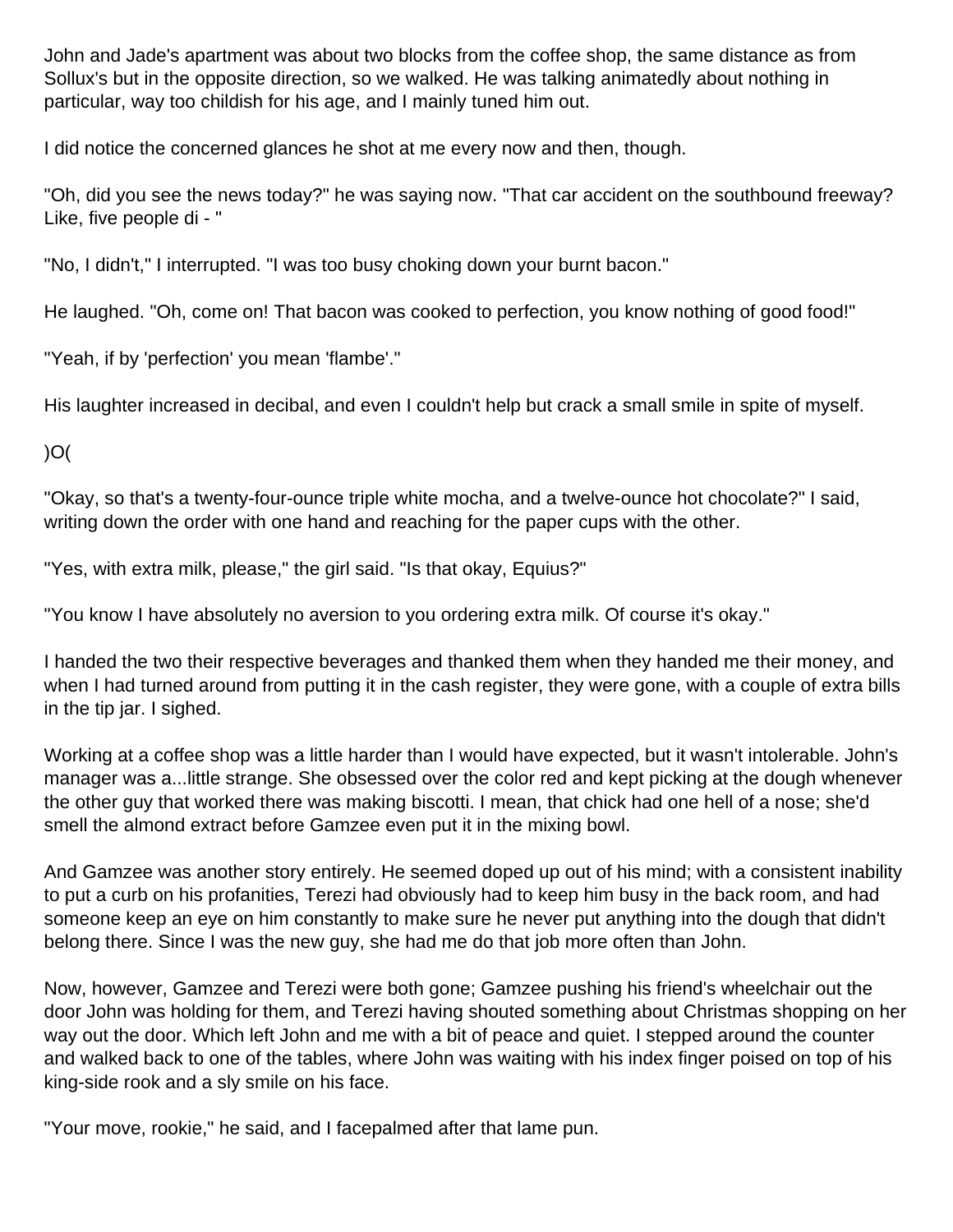"'Rookie'? Really?" I said with a sigh, then slightly changed the subject. "I thought it was your turn?"

"I moved while you were taking that order," he replied. "No use in letting an opportunity like that go to waste."

"So that's why you told me to take their order."

His smile grew. "Your turn," he repeated.

I looked down at the chessboard. He'd checked me; his rook was two spaces away from my king, and there was no move I could make that could take him out. "I give."

"You're terrible at chess, Karkat."

"I know. Don't rub it in."

He giggled. "So, that's...ten to none?"

"Twelve. Twelve to none." I sighed again. "I'm sick of this game."

"Well, anyone would be if they'd lost so many. I'll put this away, then."

He put the board and the pieces back in their box and took it back to its shelf behind the counter, and I sat at the table, looking down at the grain of the wood before putting my hands over it.

"You're doing it again."

I looked up at John, who'd just spoken, and his eyes had that concerned look again. "What are you talking about?" I muttered.

"Feeling sorry for yourself," he answered. He sat back down across from me, and through those thick glasses his eyes fixed pointedly on me. "You need to stop doing that, Karkat."

"I'll stop when I feel like it."

"That is the point! You'll never feel like it if you don't stop!" He was glaring at me now, and the expression was so alien on his face that it almost made me laugh. "Look, I understand how you feel, and I know you can't get over it in a day, but if you don't try you never will. If you keep waiting for him to come back, if you keep looking for something that is not there, you will never get over it."

You don't understand, I thought. You think you do, but you really don't.

Only one person does, and she's with him right now.

The bell at the front and the rush of frigid air informed us that someone had entered the shop, and John gave me one more glance before going to the counter to greet the new customers. I remained at the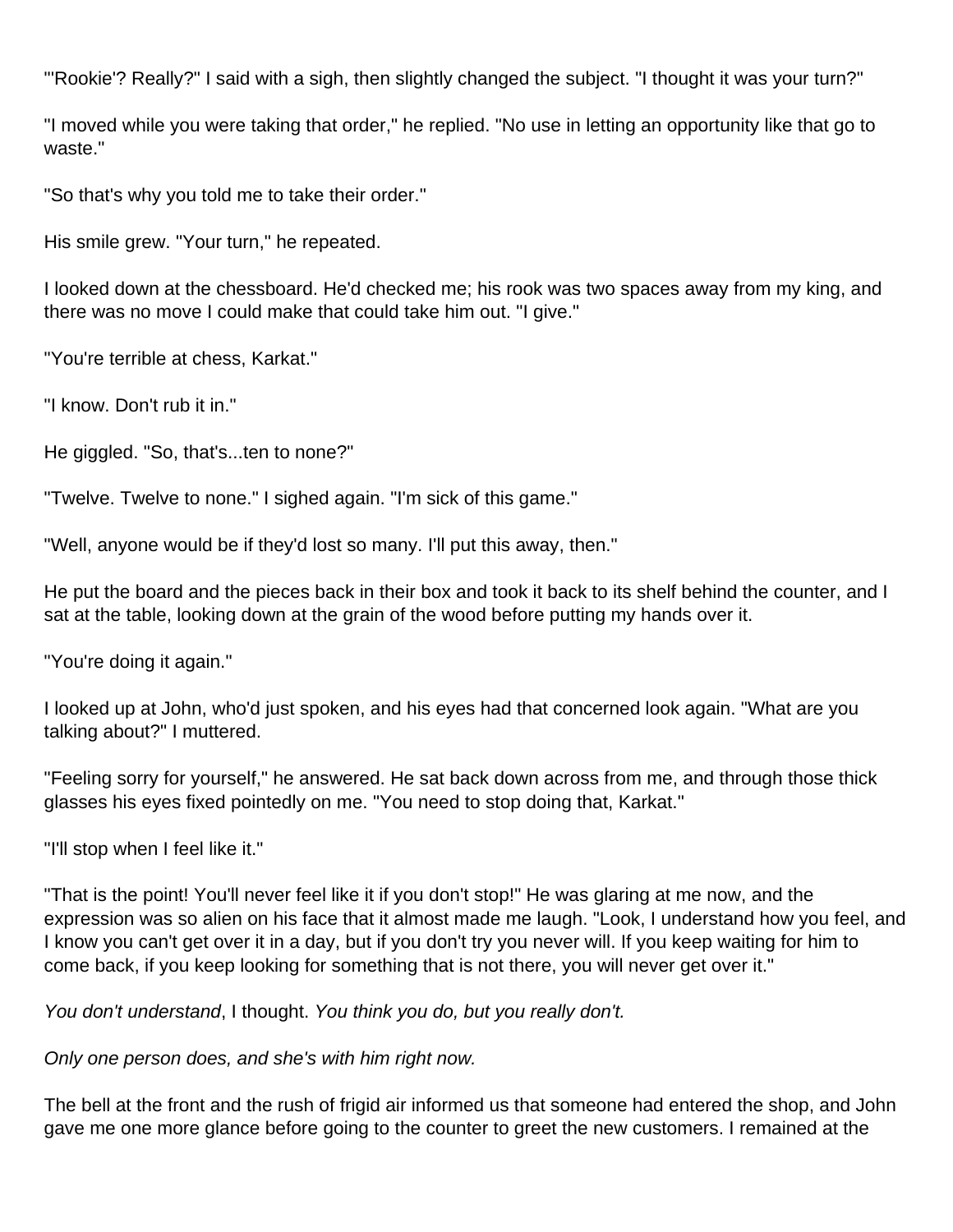table, staring into the space that unintentionally included what was outside the window.

I noticed the two cars through the light snowfall, and realized after a moment that they were headed right for each other before the drivers of either vehicle did; fortunately, one of them did notice, and swerved out of the way before it was too late. That car skidded for a moment on the ice, but half a second later both cars were on the right sides of the road and neither were in danger of crashing within my line of sight.

I eventually realized that my eyes were wide, my mouth slightly open, and my fingers gripping the side of the table so hard I almost felt splinters enter my skin. I blinked and my mouth came closed, but I couldn't relax enough to release my grip on the wood.

"Are you all right?" A voice came from nearby. "You look like you've seen the ghost of something not very nice."

I took two deep breaths before I looked back up at John, but I could feel my eyes were still slightly wider than usual. "I'm fine."

He gave me a disbelieving look, then sighed and went back to the counter. The most recent customers were sitting at the table across the room; two women, one with blonde hair, the other with a single green highlight in the midst of dark black hair, were sitting across from each other. The blonde laughed at something the other said, and then looked at her with a tenderness I hadn't seen in weeks.

I closed my eyes and tried to calm myself down.

 $)O($ 

"Look, Karkat, you don't have to work there if you don't want to. I am sorry for pushing it on you, but - "

"It's not that I don't want to work there. It's that I don't want to have to watch that clown all day again," I retorted, a little snappier than I'd intended.

It was a few days later. John and I were walking back from Buns and Brews, the night air freezing but not unbearable. I'd still had to borrow a jacket from John; the light jacket I usually wore was wearing thin. His glasses glinted in the light of a street lamp as he looked at me again. Those looks were becoming less frequent, but not by much.

"You know, you can tell me to take over whenever Gamzee gets to be too much. We don't have to take it in consistent shifts."

I sighed, watching the vapor of my breath dissolve into nothing. "I know."

"Then what's wrong with it?"

"Why doesn't Terezi fire that lout already?" I said at an even higher volume than before. "All he does is bake biscotti and muffins, and terribly. Yours is way better, and you've said yourself that you hate baking!"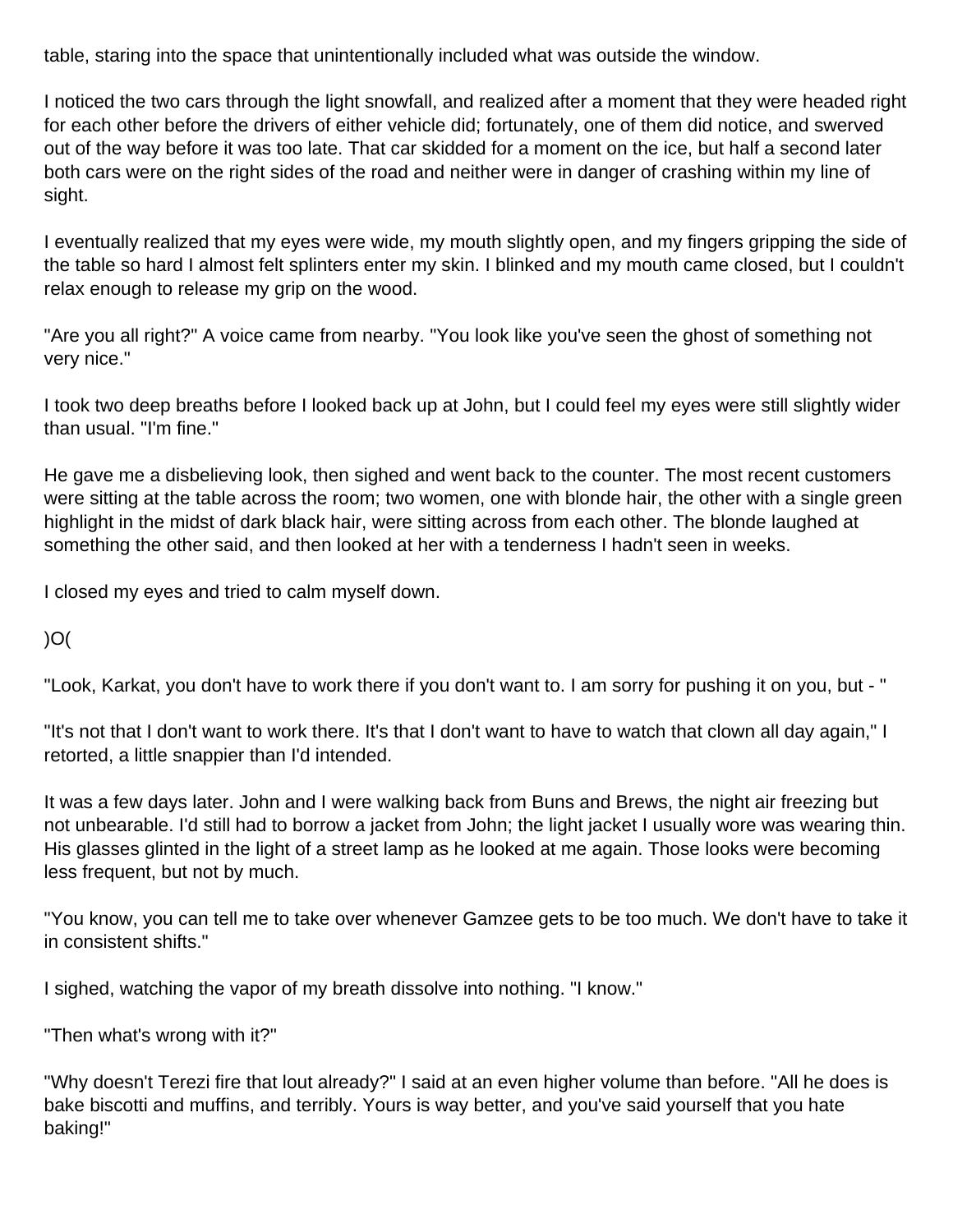"I don't hate it. I just said that to Jade to get her to stop making me do all the cooking when her friends come over. You know that."

"Whatever. All the more reason to fire him and have you take over the baking shoot."

"You're not actually upset over Gamzee."

I closed my mouth, startled by the sudden statement. "What? Of course I am," I said when I'd regained some composure.

"Yes, but that's not the reason you're upset all the time, is it?" he asked.

I stopped. John took a couple of steps before he noticed I'd fallen behind, and turned to face me, eyes questioning.

"I don't know what to do," I murmured.

John took another step toward me. "Did you say something?" he asked. Then watched, confused, as I fell to my knees and started weeping brokenly. I folded in on myself, not feeling the cold, not feeling anything.

"I don't know what to do!" I repeated, louder, more pleading. I hated this. I hated my life, myself, everything.

I hated constantly searching every face that entered the coffee shop, in hopes that it had all been a dream and I could wake up.

I hated waking up and looking for someone there, only to find no one, the only warmth under the blankets mine, the only thought in my head being how I screwed up so badly.

I hated the way John's arms wrapped around me; I hated how I had to be comforted constantly by the only one who listened.

And I hated how unfaithful I now felt as I cried against his shoulder; knowing that what I still felt for Sollux, I somehow also felt for John. Somehow, in the few days since I'd met him, I'd started to have the feelings for him I felt I should have never had again.

"Sh," I heard him say as he tightened his arms around me slightly. "Sh, it's okay, Karkat. You'll be all right."

The only reply I could muster was another sob, and I felt as he gently coaxed me back to my feet and toward the apartment, half a block away. But I didn't open my eyes. I was too scared to see the expression on his face.

I only opened them when he'd left me on the couch, wrapped in blankets, to go to the kitchen. Jade wasn't there; it was the weekend, and she was at a friend's Christmas party. John and I would have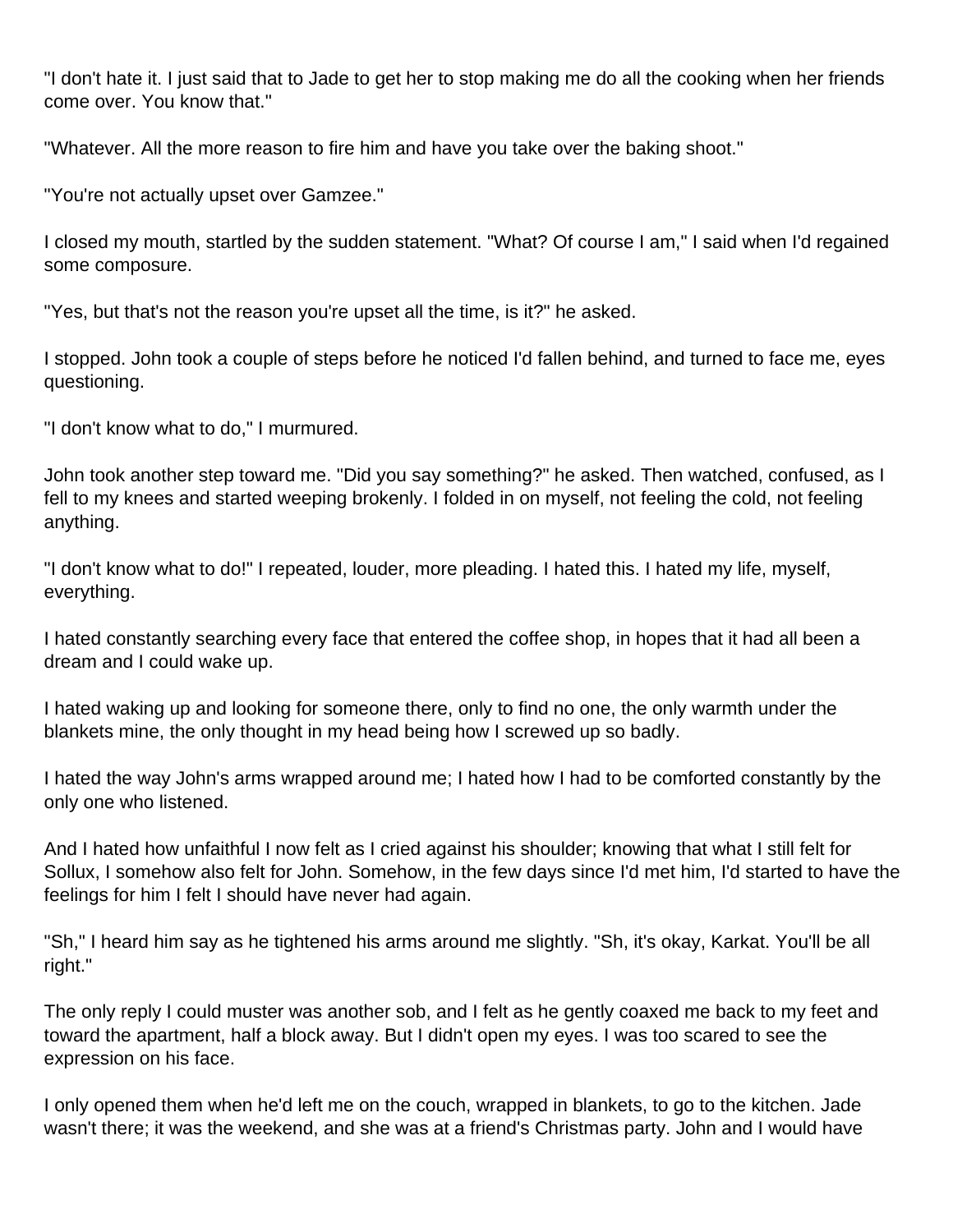gone if he hadn't insisted on staying until closing every day. Before long, he came back with two steaming mugs in his hands, and passed one to me, which I took gratefully. Most of the tears were gone now, and I wiped the rest away, staring into my cup of hot chocolate before I took a careful sip of it. I set it down on a coaster on the coffee table.

He popped a movie into the DVD player, then sat beside me on the couch, somehow knowing that I wouldn't talk about it until I was ready, and waiting patiently until then. His arm was around my shoulders, and I settled against him as the movie commercials he insisted on not skipping through started playing.

I never found out what movie he'd put in, as I fell asleep before the title screen came on.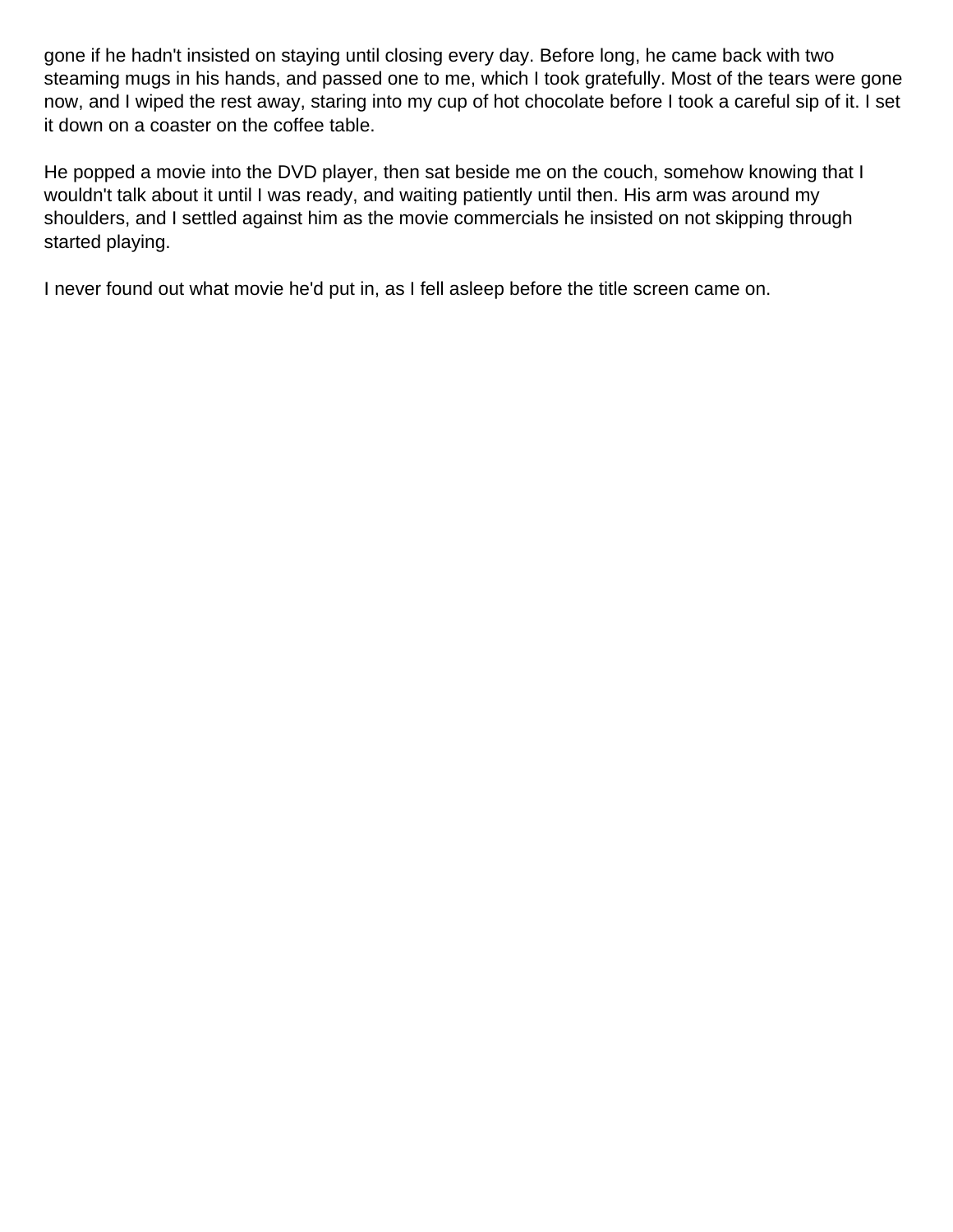#### <span id="page-13-0"></span>**baker baker, can you explain if truly his heart was made of icing and i wonder how mine could taste maybe we could change his mind**

I woke up with someone else's scent in my nostrils, stronger than the blankets' smell, and opened my eyes to find myself in somewhat the same position I'd fallen asleep in; John's arm was still around my shoulders and my head against his chest. The TV screen was running through the title menu of Fifty First Dates. I was mildly surprised; hadn't John said he preferred action flicks? I looked up at his face. That same childish smile was still plastered on it, even in sleep, and he must have fallen asleep watching the movie, because his thick glasses were still perched on the bridge of his nose.

I closed my eyes and shifted a bit closer to him, and felt his heartbeat against my ear. The steady thrumming lulled me back to sleep in a matter of moments.

)O(

"Karkat, wake up." John's gentle voice sounded close to my ear as his hand shook me to wakefulness. "I need you to get off me so I can make breakfast, okay?"

I drowsily complied, lifting my head from his chest long enough for him to get up, then plopped back onto the cushions, still unwilling to get up. He chuckled, and I felt the covers being pulled over me, past my shoulders.

A couple of minutes later, I heard sizzling coming from the kitchen, and the smell that wafted into my nose finally grew too tempting to resist. I rolled off the couch, taking a blanket with me to cover my head like a cloak, and trudged into the kitchen.

When John turned and saw me, he laughed. "Oh, Karkat, you are just adorable!" Then he stopped, his eyes widened a little, and he turned red, taking his position back in front of the stove as I sat at the table. I was too tired to have comprehended what he'd said.

At least, for a moment.

"Wait, what?" I said, confused. "'Adorable'? What are you on?"

"Did I say something? I don't think I said anything." He flipped a piece of french toast and turned on the small T.V. on the counter. I smiled thinly, knowing he was dodging the question but not in a mood to care, and rested my chin on the table, closing my eyes.

Only to have them fly open again as I heard what was on television.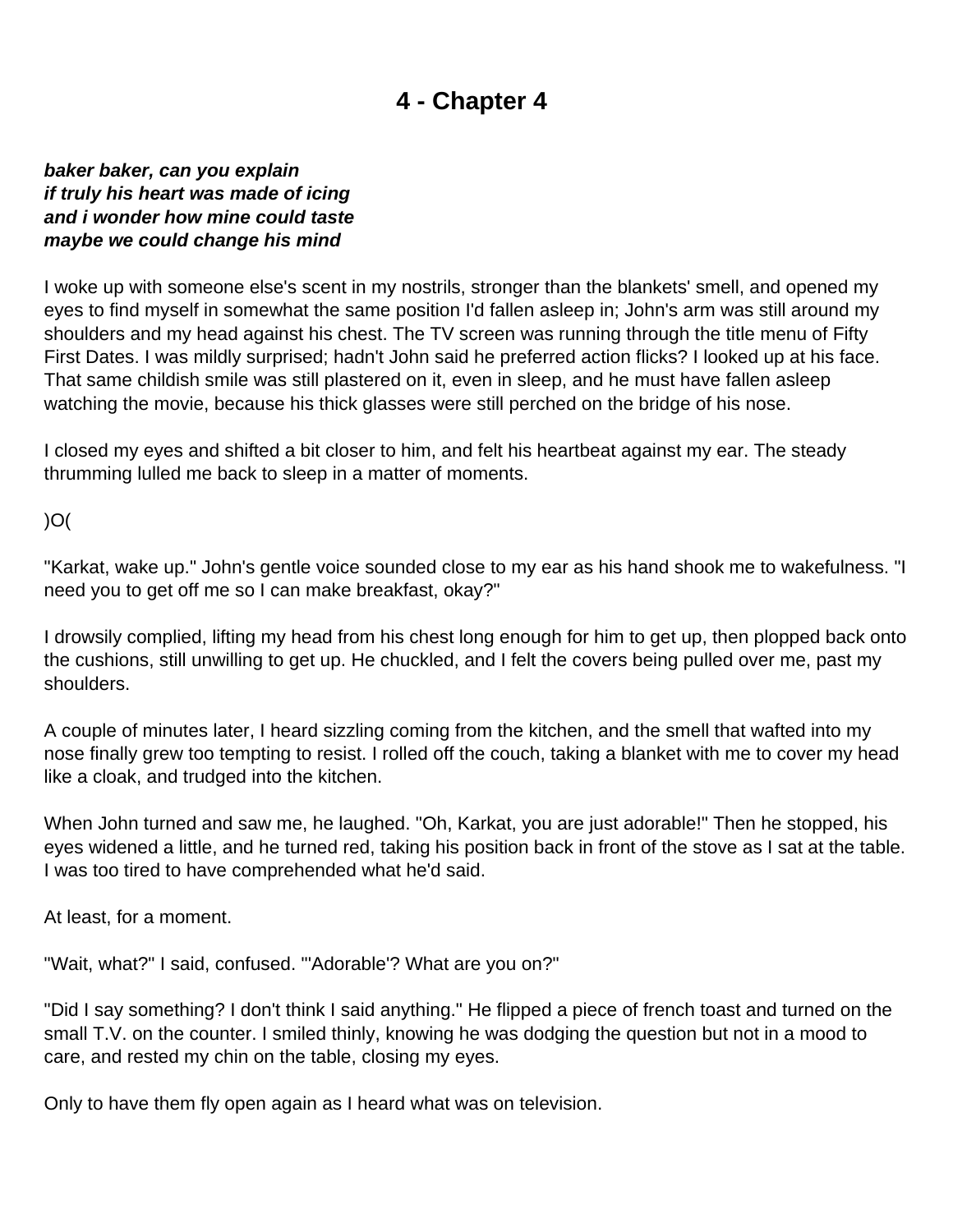"...and we've finally been given permission to disclose the names of two of the victims of the car crash that happened on I-15 more than a week ago. Jake?"

"Thank you, Feferi. Four people died on December 6th after a drunk driver ran them down on the southbound interstate. A couple on a road trip, Sollux Captor and Aradia Megido, were on their way to southern California when the highly intoxicated driver of a large SUV, with three passengers, took the exit and began driving as if he was on the northbound freeway, and - "

John switched off the television, having noticed my expression, and turned the dial on the stove to "off", disregarding the food still in the frying pan. He sat at the small table across from me, and smoothed my hair back from my forehead gently.

He didn't say anything, but I could see in his eyes he now knew what was going on.

I said nothing as well. What was there to say? I'd pretty much exploded in on myself last night already. There were still tears to cry - even as we sat there, his hand still on my head, I felt my face begin to dampen in thin lines down my cheek. His hand went to those lines, wiping them away with a thumb. He got up, only to walk around to my side of the table and pull me into his arms.

"So that's what it was. Man, do I feel like an idiot. I thought he was just an asshole who kicked you out on the street; and so close to Christmas, too."

"He never kicked me out," I whispered. "Yeah, he did dump me for that Megido girl, but that doesn't mean he forgot about me. He'd left me with four months left on the contract that he'd paid all the rent for, to give me time to find a job so I could pay for it. I did want to leave at first until he explained that to me. But, after I'd heard, I..I just couldn't stay there any longer. Not a single fracking minute. He was still there, somehow. And it hurt to stay."

"I know," John said. "I was almost the same way when Nanna died. I know how it feels, Karkat." His arms tightened around me again. "Was there a funeral?"

"It's on the twentieth. Next Tuesday. But...I don't know if I can go. I don't know if I want to go. I would have asked you, but...I didn't want anyone worrying about me." I closed my eyes and rested my head against his chest, bringing my own arms up to grip the back of his shirt.

"You wouldn't have had to ask me," he replied. "I'll let Terezi know we can't work that day."

"But...won't she be upset? This close to Christmas, it'll probably be busy as hell."

"This is one of those things where she won't have the right to be upset."

"Yeah, but.." I drifted off, unable to come up with an adequate response.

"Shush," he said, patting my head, then let his arms loosen a bit. "Sit back down while I finish breakfast, okay?"

I nodded and did as I was bid, too drained emotionally to do anything else. He hesitated for a moment,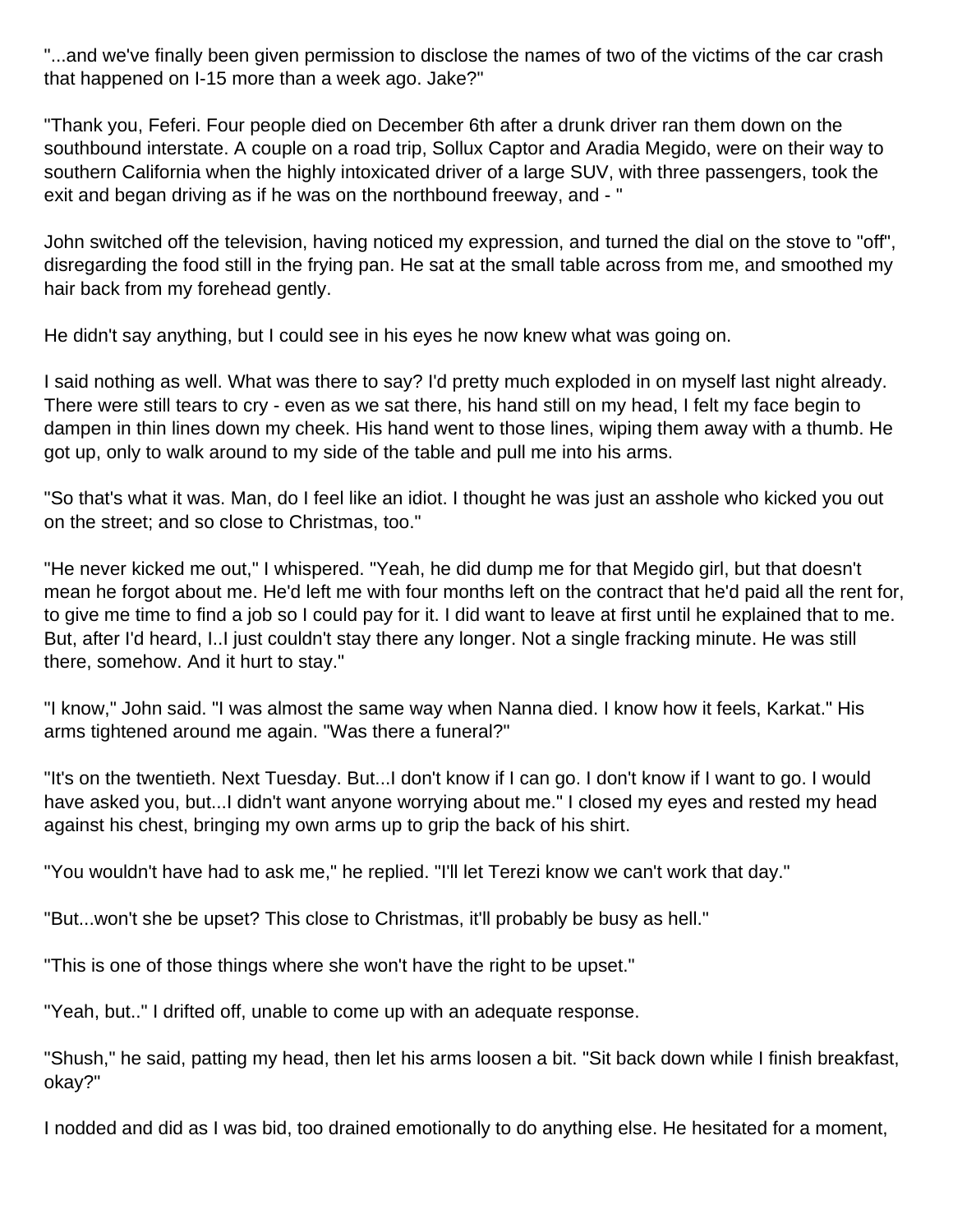and a couple of expressions fought for dominance of his face before he strode over to the stove and turned it back on.

 $)O($ 

Church music was playing on the piano when John, Jade, and I filed into the room, and I almost turned back. There were a lot of people here, and I didn't know a single one of them, which made me almost more nervous than I was miserable.

Almost.

"It'll be okay, Karkat," I heard him say over the hum of everyone else in the moderately-sized chapel. I walked closer to him as we made our way to the pews.

We sat in the back right, close to the wall, as the babbling masses began to settle into their own seats. John had a paper with a summary of the proceedings, and on it was a picture of Sollux and Aradia at what looked to be the Thanksgiving party they'd met at. I closed my eyes and leaned back. I felt Jade on my left and John on my right, both angled toward me and each with an arm around my shoulders.

I can handle this, I told myself. I have two friends with me that want to help me through this. I can get through this.

I didn't completely believe that, though. I ended up in tears halfway through the song that preceded the prayer. I felt John's hand on my back, rubbing gently in small circles, and chose to concentrate on that.

Jade drove the small, rarely-used sedan to the cemetery where the interment was; and she seemed like a chauffeur, since John sat with me in the back seat. He had his hand on my shoulder, for which I was grateful; I needed the contact. Because whenever his hand wasn't there, even if I knew he was right beside me, I felt alone.

)O(

It was after dark. I'd insisted on staying after everyone else had gone, as I watched the coffins being lowered into the earth. Jade had gone, too; while not within walking distance of the church the funeral was held at, the cemetery was within walking distance of their apartment, so we'd parked there and walked over. But John stayed with me, even after they'd all left and the sun had slipped beyond the slowly dimming horizon.

I sat before the recently shifted lawn sod, and if the tombstones had been put in I would have stared at it, not reading the words but studying how they were engraved. As it was, I examined the blades of grass that hadn't been covered by snow in the few hours since it had been placed carefully back on the ground.

I felt John move; he was standing beside me, and I could tell, despite his valiant efforts to stay with me, that he wanted to go home. I didn't blame him; most people would find a graveyard at night to be creepy under the most normal circumstances.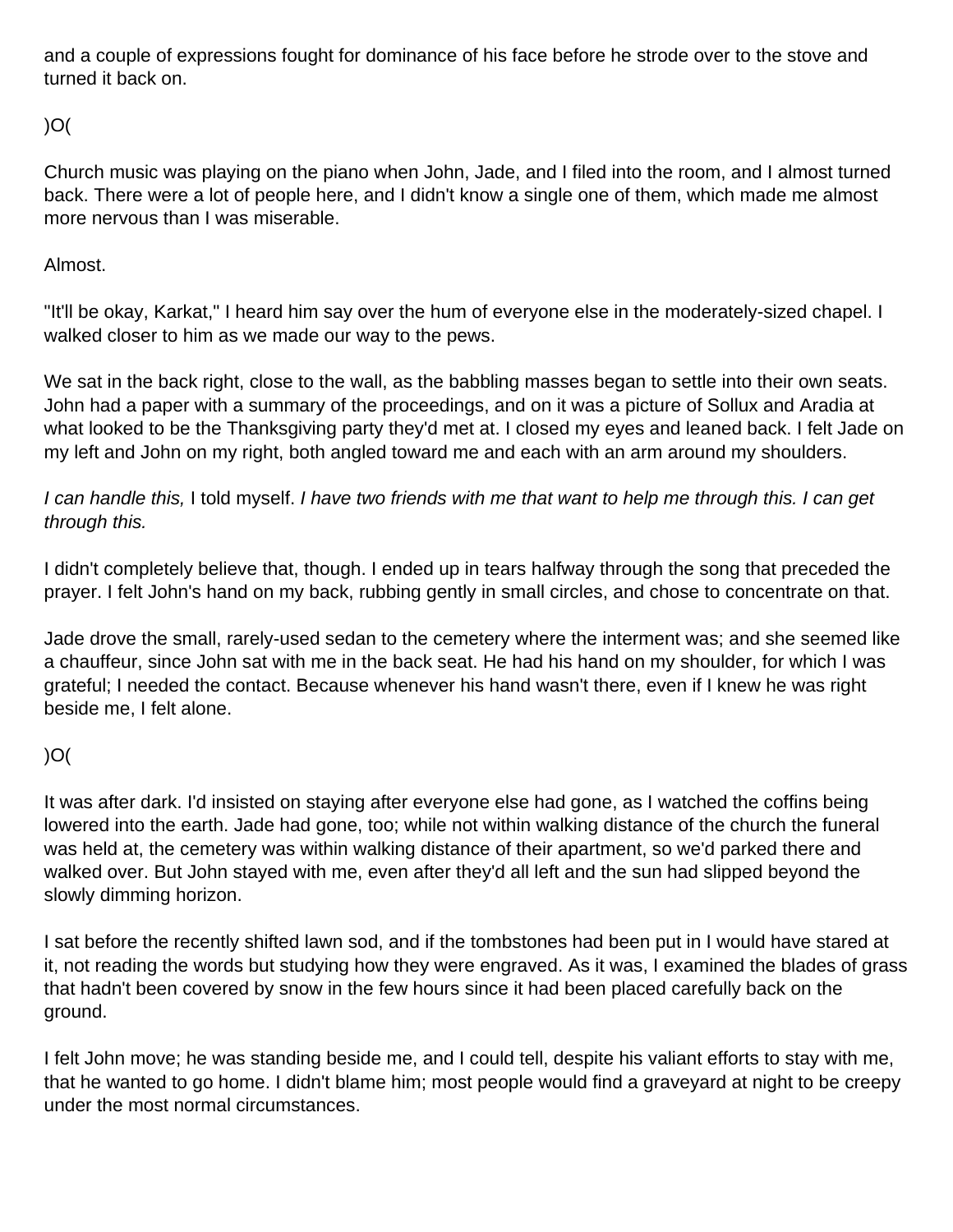I didn't. I found it comforting. I didn't even feel the cold.

"You don't have to be here, you know. You can go home. I'll catch up."

"I'm not going to leave you here, Karkat," he replied softly.

I was quiet again, for a long time. He was the next one to break the silence.

"It's getting cold. We should probably go."

I didn't reply at first, and he crouched beside me.

"I loved him."

And his hand was on my shoulder again, rubbing lightly. "I know."

"'Loved'. Past tense." I looked up slightly, meeting his mildly confused gaze. "Well...I guess I still kind of do. But he'd want me to move on. And he did want me to. That's why he was moving, because he didn't want to hurt me; if he'd stayed, I would have had to deal with being a third wheel constantly, and he didn't want that for me."

He was silent. For a moment, nothing happened, and I wondered if he was going to call me out for not believing in my own statement, which I half didn't. But then he embraced me, both arms around my shoulders as I buried my face into his chest, and I felt his warm breath ruffling the top of my hair.

"Come on, let's get home. I'll make some minestrone, and we can watch a movie. Sound good to you?"

Because I couldn't talk through the face full of his shirt, I nodded, and he brought me back to my feet. I stumbled against him, and he supported me. "Are you okay?"

I tried to nod again, but my head swam, and for a moment the world spun around in a kaleidoscope of dark colors and the white of the snow. I felt hot, and clung to the only thing that was keeping me on my feet, which was John. I felt his hand on my forehead.

"Oh, shoot, I should have gotten you home way earlier!" I heard him exclaim from what seemed like an ocean away.

And then I heard nothing, and felt nothing but heat and darkness.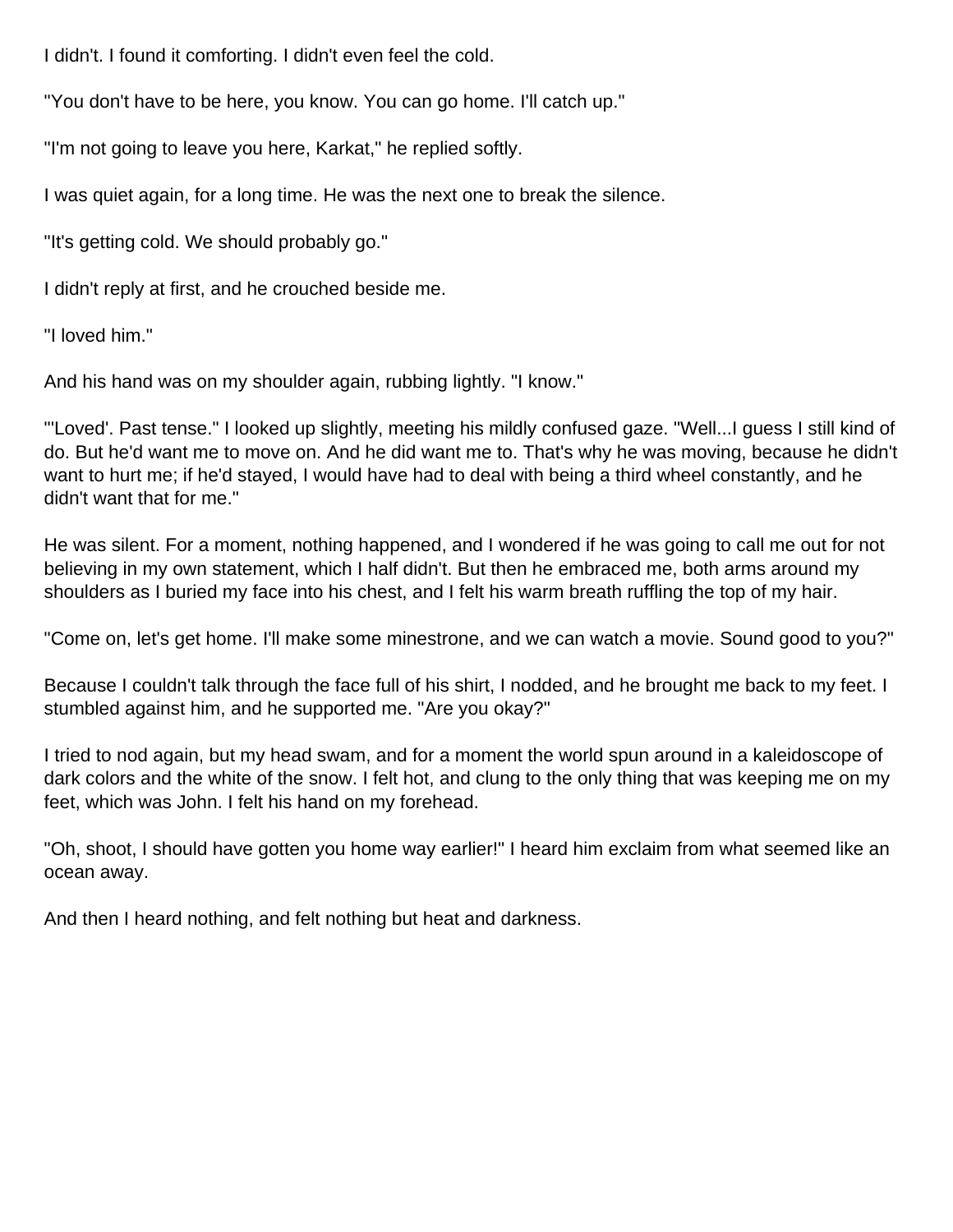#### <span id="page-17-0"></span>**i know you're late for your next parade you came to make sure that i'm not running well, i ran from him in all kinds of ways guess it was his turn this time**

The next day and a half passed in a blur of feverish nightmares and waking delirium. I know I called for Sollux a few times, but after the first few hours the only name on my lips was John's.

"How is he doing?" I heard someone ask nearby.

"Not so well. His fever's gotten so bad, I think we should take him to a hospital."

"It will be fine. We know what we're doing, don't we?"

"Yeah, but - "

"John," I called weakly, not noticing that I'd interrupted. There was a rustling of blankets and I felt cool fingers on my cheek.

"I'm here," the first voice said softly. "I'm here, Karkat." I turned my head toward the voice, toward the hand, and fell back asleep. That was the only time I recollected waking up when I recovered.

When I woke on the second day, I felt warm. The afternoon sunlight was streaming brightly through the blinds and casting shadows on the wall in the shape of the house plants set there. I was wrapped in what felt like fifty blankets, but it was comfortable. I turned on my side and noticed John there, his hand still on my cheek, glasses still on his face. I felt bad; this was the second time he'd stayed up with me. I still felt feverish, but it was slowly dissipating, and I reached up to grip his hand, closing my eyes again.

I didn't fall asleep, though, because a moment later I felt the mattress shift and John's hand slipped from under mine. I cracked my eyes open again to see him smiling anxiously down at me.

"How are you feeling?" he asked gently when he saw my eyes open.

"Better," I answered. He felt my forehead and the worried crease in his forehead smoothed a bit.

"That's good. Your temperature's better than it was, too. Do you think you can get up?"

"I don't particularly want to. You put me in your bed?"

"We figured it would be more comfy than the couch. Plus, I kind of didn't want to leave you," he added, a slight pink tinge coming to his face.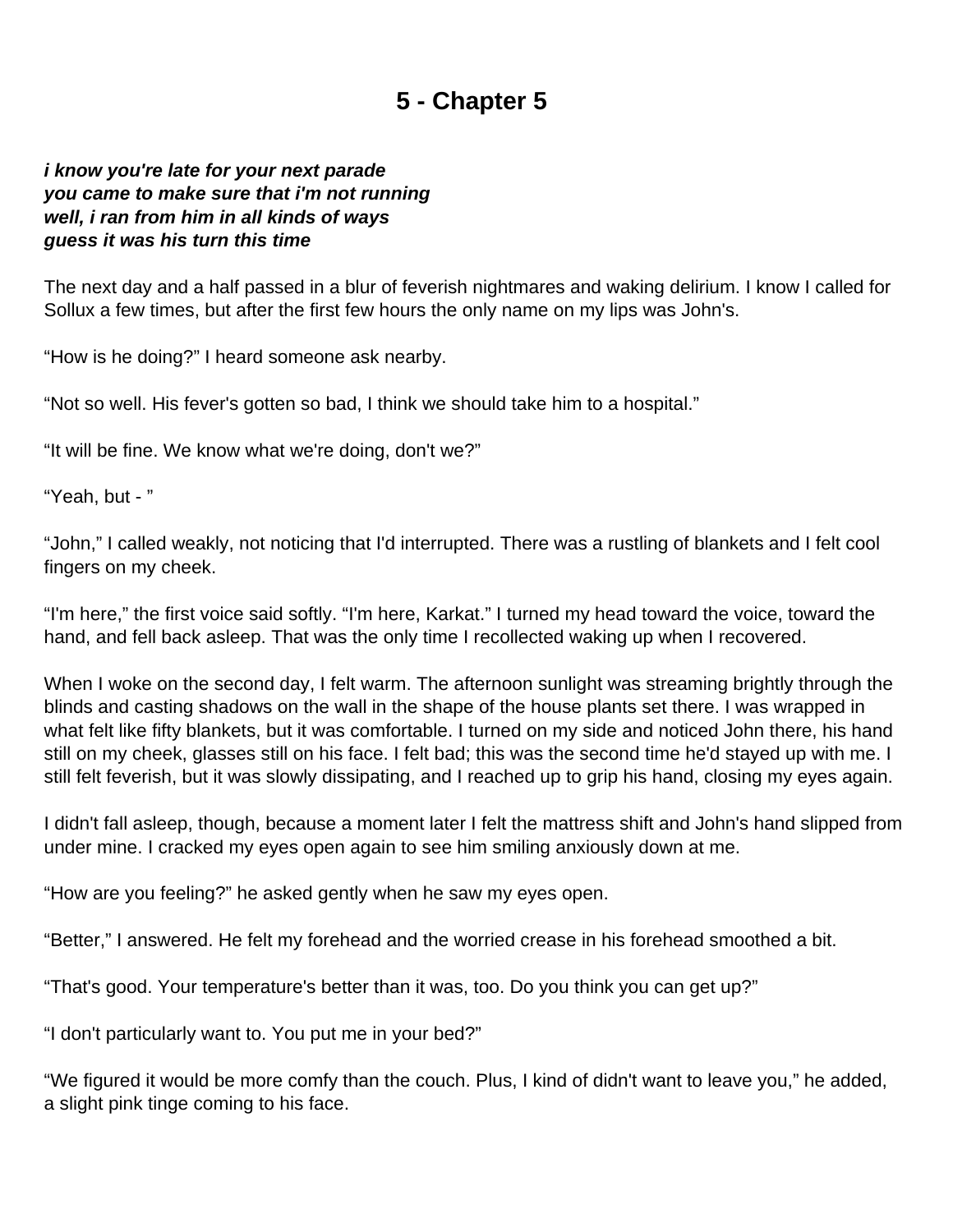"Thank you," I whispered.

He lowered himself back onto the bed, pulling me close to him, and I relaxed against him. "You're welcome."

We laid there for a bit, me listening to his steady breath and heartbeat, and I think I fell asleep again, but when I woke up he was still there. Holding me. I felt disgusting and sick and still really tired, but he didn't mind at all.

He was just there for me.

And it scared me how much better he was at this than Sollux was. I don't know how, but it scared me.

)O(

The next morning, John had to go to work. He'd taken the past two days off to take care of me, plus the day before for the funeral, and since I was feeling well enough to take care of myself he didn't have an excuse to put it off any longer. After all, this was the last full business day before Christmas, considering the next day was Christmas Eve.

I was waiting for him to leave.

I couldn't make him do this anymore. He'd taken me in, fed me, gave me a job, and even took time out of his work schedule at the busiest time of the year just to take care of my fever, as well as given his own bed to me. I couldn't be a burden on him anymore. I wouldn't.

As soon as he left, I had the few things I'd unpacked in the last week and a half back in the suitcase where they belonged, and wheeled it out the front door. I didn't know what I was going to do, but I knew I could figure it out on the way.

"Hey," said a smooth voice as I made my way out the door. I turned around to see a man there, with sunglasses perched on the bridge of his nose and hands casually delved into the pockets of his skinny jeans. It was Dave, Terezi's boyfriend. I'd seen him a few times before at the coffee shop.

"Where do you think you're going? I was under the assumption that you were too sick to go anywhere," he said in an even tone. "John asks me to check up on you, and here I am, expecting a bedridden little boy with one of those really big thermometers in his mouth and a hot water bottle on his head. And all I got's some kid with a freakin' hoodie on like it's late September wheeling a suitcase out behind him. That don't add up."

"Mind your own business," I said, turning to go again, but suddenly he was in front of me, that same deadpan look on his face.

"And if I do, what do I tell poor John? That his cute little boyfriend's dumped him in favor of the parking lot at the grocery store? Nah, man, that ain't cool."

My cheeks were on fire when the word "boyfriend" registered in my mind. "I'm not going to the fracking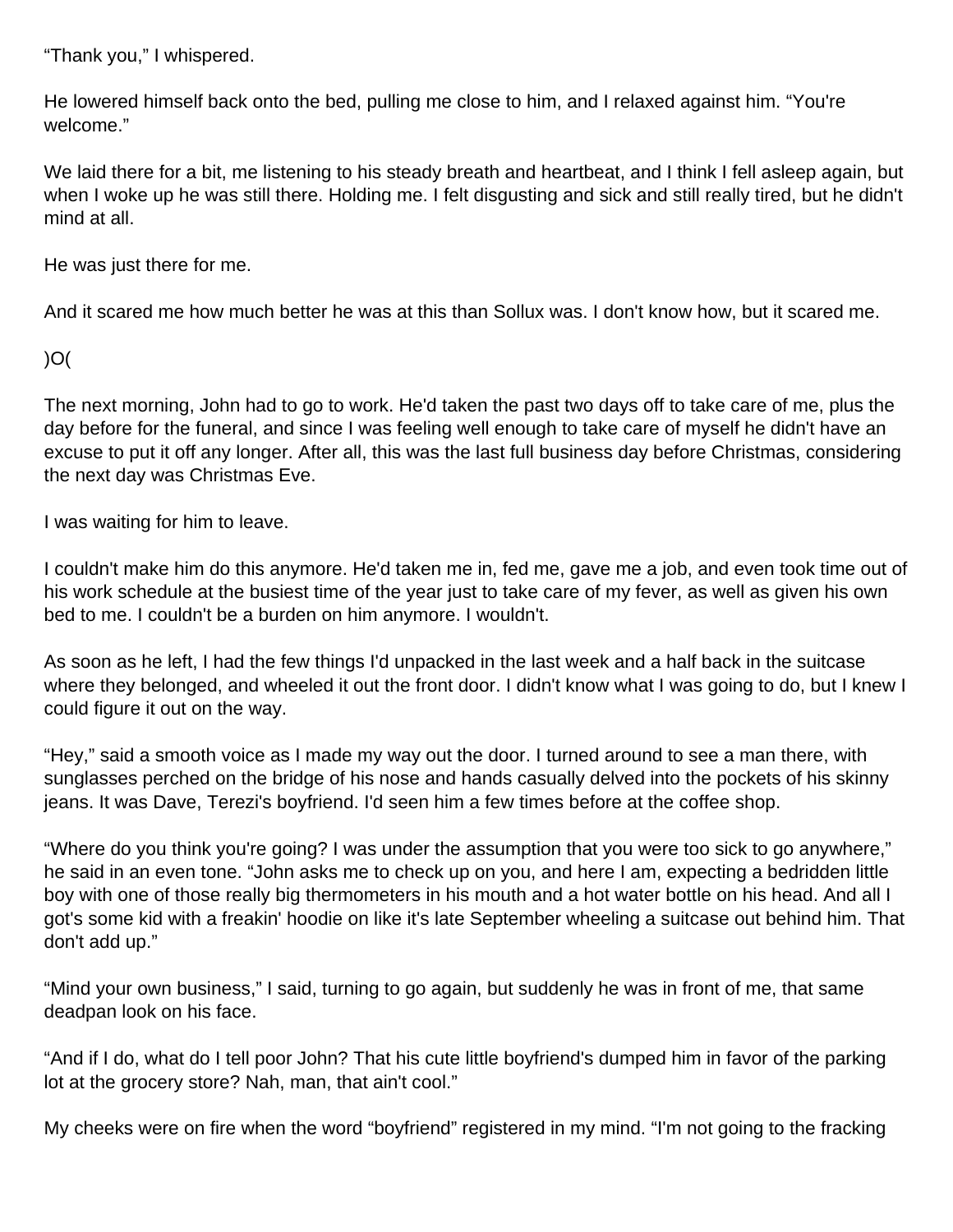grocery store!" I said vehemently.

"Then where are you going?"

I faltered. "...I don't know."

"Then come with me," he said. "I'd like a talk with you. But put that suitcase back in the apartment."

I glared suspiciously at him, but it fell flat. Those sunglasses were a little unnerving. "Fine," I answered, and did what he told me.

 $)O($ 

We ended up going to the park behind the library, where I'd met Sollux, and I didn't exactly want to be there. But I followed the guy without complaint, mainly because I was wearing his jacket.

I didn't want it, and I'd made that perfectly clear. But he insisted, saying, "What kind of friend would I be if I let you walk around with a holey sweater?"

"I didn't know you were my friend."

"By 'what kind of friend', I meant to John."

"Oh."

Luckily, we didn't sit at the bench that Sollux had. Instead, we sat at one of those picnic tables. This one stood at the edge of the lawn ringed with trees. He sat across from me.

"Now that we're alone," he began, "why don't you tell me how you feel."

"...Are you propositioning me?" I said warily.

"About John, man. I'm in a perfectly monogamous relationship."

I glared at him, but there was a small heat rising in my face that didn't have anything to do with a fever. However, I chose to blame it on that instead of admitting the alternative.

"How is that any of your business?" I demanded.

"Just doing a favor for a bro, bro," he answered. "See, John's been a bit... I guess, different, lately, and I'm guessing it's the cute little boy-toy that happened to move into his shootty apartment around the same time. And judging from your face, the feeling's not unrequited."

I said nothing, though my face was still hot. What was with all these guys and being so god-damned perceptive?

A tiny smirk played around the edges of his poker face. "Thought so."